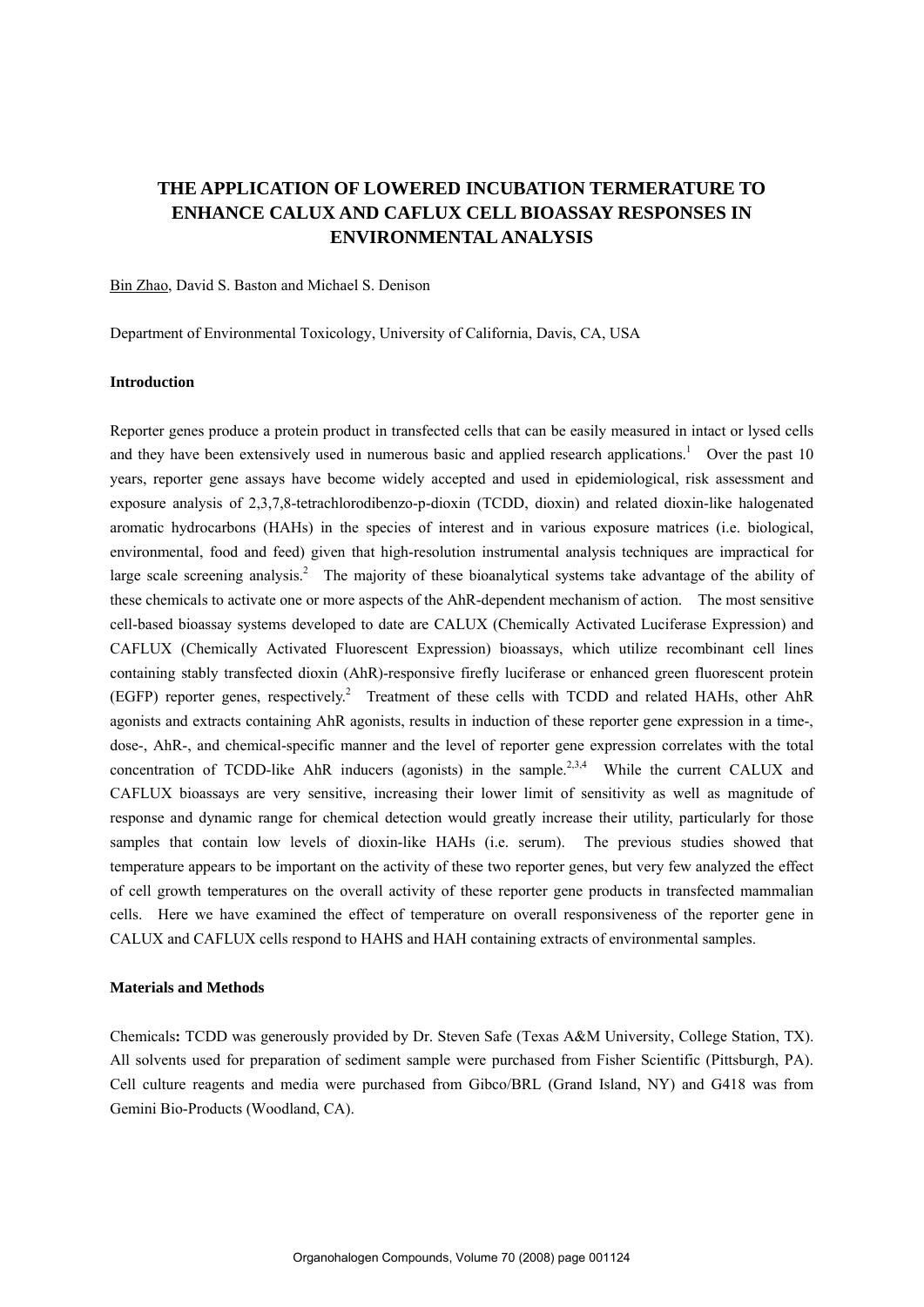Preparation of Environmental Sample and CALUX and CAFLUX Assays: Environmental sediment samples were extracted and cleaned up through a standard procedure to allow isolation of halogenated dioxins, furans and biphenyls.<sup>5</sup> Mouse hepatoma H1L6.1c2 and H1G1.1c3 were prepared and grown as previously described.<sup>3,6</sup> The stably transfected H1L6.1c2 cells, that contained the firefly luciferase gene under the control of 4 DREs, and the stably transfected H1G1.1c3 cells, that contained the EGFP (enhanced green fluorescent protein) gene under the control of 4 DREs.<sup>3,7</sup> Cells were incubated with chemicals or extracts of environmental sample for 24 hours at indicated temperature and assayed as previously described.<sup>3,5,6</sup> Condition for two incubators was set exactly the same except for the temperature, which was 33ºC and 37ºC.

### **Results and Discussion**

In temperature range finding experiments, we previously found that 33ºC was the most optimal incubation temperature for TCDD to induce reporter gene expression in either H1L6.1c2 (luciferase) or H1G1.1c3 (GFP) cells. Here, we extended these studies to investigate whether reduced temperature (33ºC) would also improve CALUX and CAFLUX analysis when applied to environmental sample extracts. Sediment samples were collected and cleaned up in the lab followed the standard procedures to remove PAHs and other AhR agonists from the desired HAHs (dioxin like PCDD, PCDF and PCBs). The TCDD standard was run in parallel with environmental sample as a positive control and for comparative purpose. The results of TCDD dose response studies for luciferase (CALUX assay) at 37ºC and 33ºC are shown in Figure 1A and consistent with previous results, cells incubated at 33ºC exhibited significantly more luciferase activity than that at 37ºC. Not only was the luciferase activity at 33ºC, 5-15 fold greater than that observed in cells incubated at 37ºC at all TCDD concentrations, but it increased the amount of luciferase activity at the minimal detection limit of 0.45 pg TCDD/ml (compare  $46.0 \pm 19.2$  relative light units (RLUs) at  $33^{\circ}$ C to  $1.3 \pm 1.6$  RLUs at  $37^{\circ}$ C). Not surprisingly, the luciferase activity at 33°C was similarly 5-15 fold greater than that observed in cells incubated at 37ºC when incubated with HAH containing sediment extracts (Figure 1B). Most significantly, the amount of dioxin or dioxin-like compounds extracted from less than 1 μg of sediment was essentially not detectable (produced less than 10 RLU over the solvent control) in the standard CALUX (37ºC) while they became easily detectable when incubated at 33ºC since they induced significantly higher luciferase activity (up to 300 RLU) over the solvent control. Interestingly, this small temperature change (from 37ºC to 33ºC) could significantly increase our bioassay's detection of TCDD-like compounds in environmental samples by up to 2 orders of magnitude. Similar results were obtained using the CAFLUX assay, where about a 2 fold greater amount of fluorescence activity from GFP was obtained from cells that had been incubated at 33ºC compared to those incubated at 37ºC with either TCDD standard or environment extract (Figure 1C & 1D). Not only was GFP fluorescence activity in cells treated with 0.45 pg TCDD/ml for 24 hours at 33ºC significantly higher than that observed from cells incubated at 37ºC, but the overall activity at 33ºC was significantly above background, while GFP activity at 37ºC was indistinguishable from background (Figure 1C). The GFP fluorescence activity induced by TCDD at 33ºC was ~2 fold greater than that observed in cells incubated at 37ºC at all concentrations of sediment extract (Figure 1D). We observed similar temperature-dependent differences in reporter gene activity (with optimum at 33ºC) using rat and human liver and guinea pig intestinal cell lines containing a stably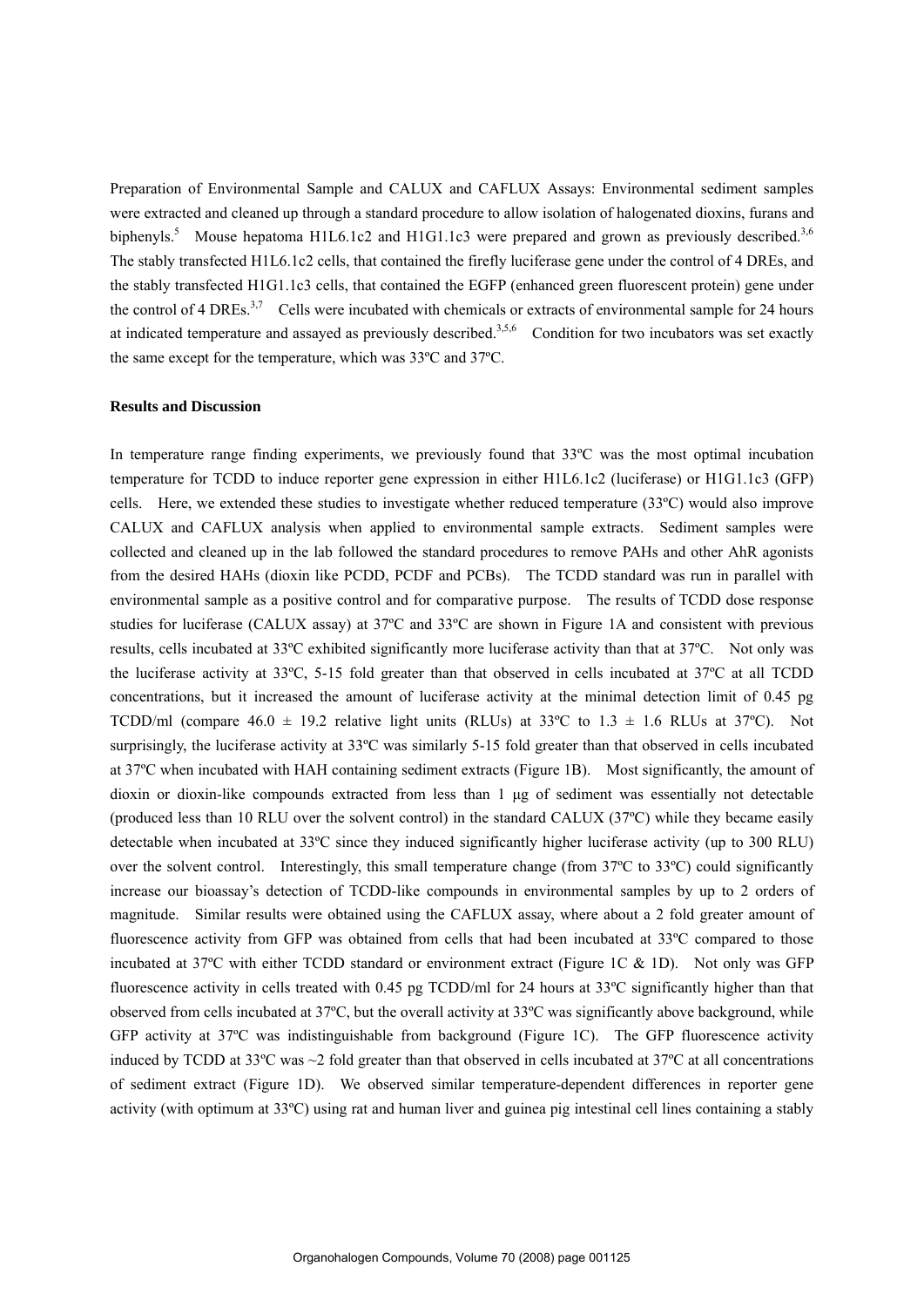transfected AhR-responsive luciferase or EGFP reporter gene (data not shown), and in human ovarian and breast carcinoma cells containing an estrogen- or androgen-responsive luciferase reporter gene (data not shown). These results demonstrate that our observed temperature-dependence of reporter gene activity is due to an effect on the reporter gene itself, rather than an effect on single species or on the AhR signaling pathway itself. Here we have demonstrated that typical EGFP and firefly luciferase gene expression protocols in transfected mammalian cells for environmental analysis are not carried out at suboptimal temperatures necessary for production of maximal reporter gene activity. In those situations where optimal reporter gene activity in transfected mammalian cells is desired, cells should be incubated at lower temperatures (33ºC or optimal for the target cell line) during the gene expression period. This simple modification of gene induction protocols can lead to substantial increases in measurable reporter gene activity and therefore significantly increases the detectable limit and range of bioassay for dioxin and dioxin-like compounds in extract from environmental samples.

#### **Acknowledgements**

This work was supported by grants from the National Institutes of Environmental Health Sciences (ES12489 and a Superfund Basic Research Grant (ES04699)) and the California Agriculture Experiment Station.

# **References**

- 1. Alam J. and Cook J. L. *Anal Biochem* 1990; 188: 245.
- 2. Denison M., Zhao B., Baston D., Clark G. C., Murata H. and Han D. *Talanta* 2004; 63: 1123.
- 3. Nagy S. R., Sanborn J. R., Hammock B. D. and Denison M. S. *Toxicol Sci* 2002; 65: 200.
- 4. Ziccardi M. H., Gardner I. A. and Denison M. S. *Toxicol Sci* 2000; 54: 183.
- 5. Brown D. J., Orelien J., Gordon J. D., Chu A. C., Chu M. D., Nakamura M., Handa H., Kayama F., Denison M. S. and Clark G. C. *Environ Sci Technol* 2007; 41: 4354.
- 6. Han D., Nagy S. R. and Denison M. S. *Biofactors* 2004; 20: 11.
- 7. Rushing S. R. and Denison M. S. *Arch Biochem Biophys* 2002; 403: 189.